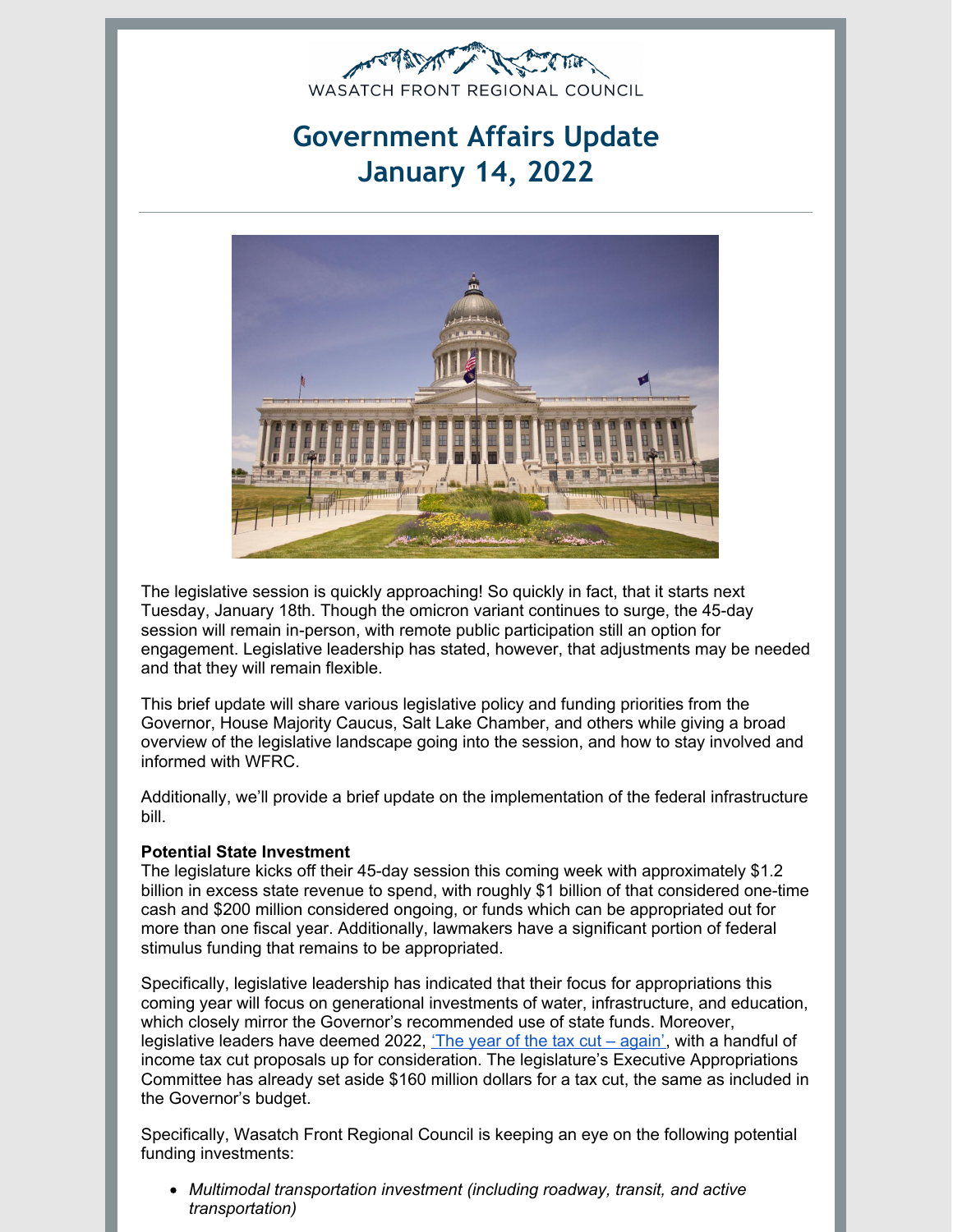- Replacing \$232 million in previously authorized bonds for FrontRunner with cash, which would free up the Transit Transportation Investment Fund (TTIF) to fund additional transit projects throughout the state.
- \$46 million for regionally significant active transportation projects.
- Point of the Mountain transportation solutions.
- Sustainable growth planning
	- \$1.65 million ongoing in technical planning assistance, \$1.05 million of which would go to Associations of Governments for training, grant writing, and other technical assistance, as well as \$600 thousand for UDOT's Technical Planning Assistance Grant Program.
	- \$1 million to fund a statewide growth planning and communications effort.
- Housing affordability
	- \$228 million for deeply affordable housing.

Many of these funding items have been studied and discussed primarily through the Unified Economic Opportunity Commission (UEOC) and the Commission on Housing Affordability. The UEOC and its working group on Sustainable Community Growth endorsed multimodal transportation investment, technical assistance, and the statewide conversation on growth as sustainable growth strategies. Additionally, the Commission on Housing Affordability has been discussing various strategies to combat the state's affordable housing crisis, many of which we will see emerge in the Commission's affordable housing legislation.

#### **2022 House Majority Policy Pillars**

Earlier this week, the Utah House Majority Caucus released their 2022 policy priorities, entitled The Utah Way [Forward.](https://house.utah.gov/2022majoritypolicypillars/) The five pillars under which the House Majority will seek to enact policies are:

- 1. Conserve, optimize, and preserve Utah's water;
- 2. Keep life affordable for Utahn's;
- 3. Drive innovation in education;
- 4. Promote sustainable growth, rather than rapid expansion; and
- 5. Make large-scale, strategic investments that are sure to have generational impacts.

Notable transportation and infrastructure recommendations include:

- Modernizing transportation funding by looking at a sustainable long-term solution to the dying gas tax.
- Funding FrontRunner expansion with available funds rather than bonding, saving the state approximately \$32 million in interest payments, reducing emissions, getting more cars off the road, and freeing up funding in the TTIF (Transit Transportation Investment Fund) for other transit projects throughout the state.
- Seeking sustainable funding sources for outdoor recreation as use of the great outdoors continues to rapidly increase.
- Invest in an integrated, multimodal transportation system at the Point of the Mountain site which should include a connected street grid and high-capacity roadway, extensive connected biking and walking routes, two transit stops that strategically connect to FrontRunner, and future-focused transportation technologies.

#### **Governor's Recommended FY2023 Utah Proposed Budget**

Utah Governor Spencer Cox released his FY23 Budget [Recommendations](https://gopb.utah.gov/wp-content/uploads/2021/12/2021_12_07-Budget-Book.pdf) in December. Included in the \$28.5 billion proposed budget are significant amounts of funding for the state's infrastructure needs, including water, transportation, air quality, and housing. These recommendations, now under consideration by the Legislature, will be considered with additional legislative priorities during the 2022 General Legislative Session. You can find a summary of WFRC-related items included in the Governor's Budget Governor's FY23 Budget [here](https://wfrc.org/PublicInvolvement/GovernmentalAffairs/2021/GovAffairs2021Dec7.pdf). A few worth noting include:

- \$232 million one-time to replace previously authorized FrontRunner bonding with cash.
- \$46.2 million one-time for regional active transportation projects.
- \$1 million in one-time funding for a data-driven, statewide conversation about growth.
- \$1.65 million ongoing for technical planning assistance.
- \$100 million one-time to the ARPA Local Matching Grant Program.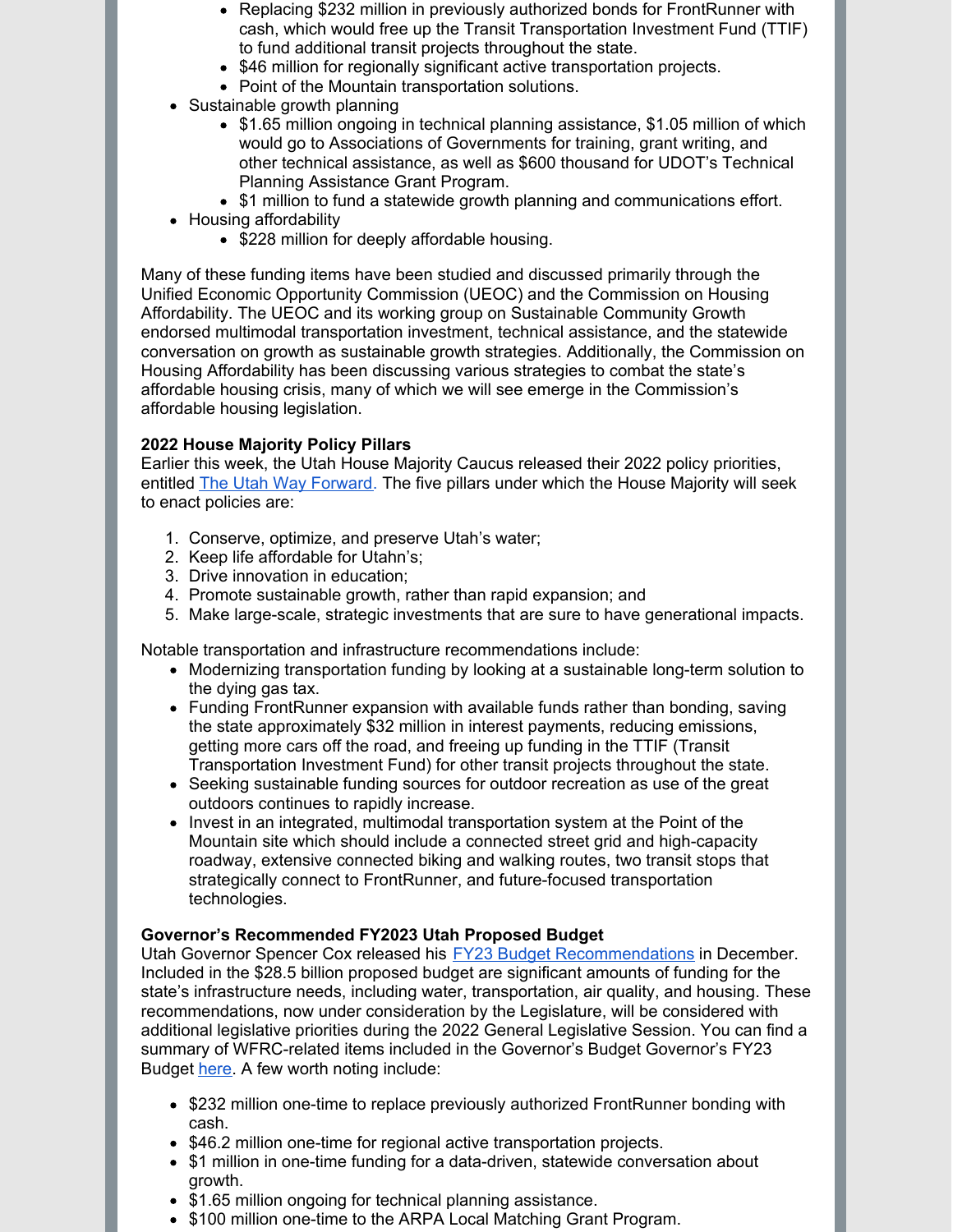• \$228 million one-time for housing affordability.

#### **Economic Outlook and Public Policy Summit + Salt Lake Chamber Legislative Priorities**

Yesterday was the 2022 Utah Economic and Public Policy Summit where several annual reports were released, including:

- The 2022 [Economic](https://gardner.utah.edu/wp-content/uploads/ERG2022-Full.pdf?x71849&x71849) Report to the Governor prepared by the Utah Economic Council.
- The 2022 version of Utah [Informed](https://issuu.com/ecclesschool/docs/ui2022_final) from the Kem C. Gardner Policy Institute.
- The Salt Lake Chamber of Commerce 2022 [Legislative](https://issuu.com/saltlakechamber/docs/publicpolicyguide_2022_final) Priorities.

Many of the Chamber's [legislative](https://issuu.com/saltlakechamber/docs/publicpolicyguide_2022_final) priorities are consistent with the activities undertaken by WFRC and its partners, and specifically quotes and endorses the Wasatch Choice Vision and its four key strategies, as well as Utah's Unified [Transportation](https://wfrc.org/wasatch-choice-regional-vision-wcrv/) Plan. Some examples of those Chamber priorities include:

# *Transportation*

- We support continued investment in our state's multimodal transportation system that allows people and goods to move efficiently, safely and reliably across the state and provides quality of life, economic growth and environmental quality. We also support continued investment as a catalyst toward future opportunities related to a potential successful Olympic bid.
- We support smart investments in Utah's infrastructure as it is critical to staying competitive globally. We also support exploring alternative measures for funding Utah's transportation infrastructure, including tolling, road-usage charge and publicprivate partnerships.
- We support strategic and consistent policies that will contribute to increasing safety for all modes of transportation.
- We support local governments' intentional efforts to plan and zone for mixed-use, multifamily and missing-middle housing in coordination with high-capacity transportation and transit service. We also support requiring local governments to consider long-range regional transportation plans as they develop their general plans and zoning decisions.

# *Air Quality*

- We support the investments in multimodal transportation options including enhanced public transit and regionally significant "active transportation" bike paths for commuting — to give Utah residents and workers alternatives to driving.
- We support a plan to reduce transportation emissions and help low-income drivers afford cleaner vehicles.

# *Housing*

We support incentivizing housing near high-capacity transportation, jobs and other destinations, including transit-oriented, mixed-use developments that make smart use of land and allow residents to live in walkable, accessible communities.

# **Stay Informed with WFRC**

During the whirlwind 45 day session, you can stay up to speed by following along with these timely and informational government affairs email updates. Additionally, you can keep an eye on relevant pieces of legislation we're watching with our WFRC bill [tracker](https://wfrc.org/billtracker/). There you'll find a brief bill summary and position taken on the bill by WFRC's members.

We look forward to yet another productive legislative session working with our members, partners, and legislators! We hope you'll join us for the fun.

# **Implementation of the Infrastructure Investment and Jobs Act**

As Utah's transportation partners continue to analyze and move towards implementation of what is included in the federal infrastructure bill and what it means for Utah, additional information continues to trickle down from the feds.

For example, today, the FHWA provided a *[guidance](https://www.fhwa.dot.gov/bridge/20220114.cfm)* and **[funding](https://www.fhwa.dot.gov/legsregs/directives/notices/n4510861.cfm)** notice on the new \$27 billion Bridge Formula Program (BFP) established in the IIJA, intended to replace, rehabilitate, preserve, and protect bridges. The guidance provides background on the new program, including the eligibility and the USDOT priorities detailing how the funding could be used. Specifically, it indicates that Utah's apportionment for the program includes \$45 million over 5 years for main and off-system bridges.